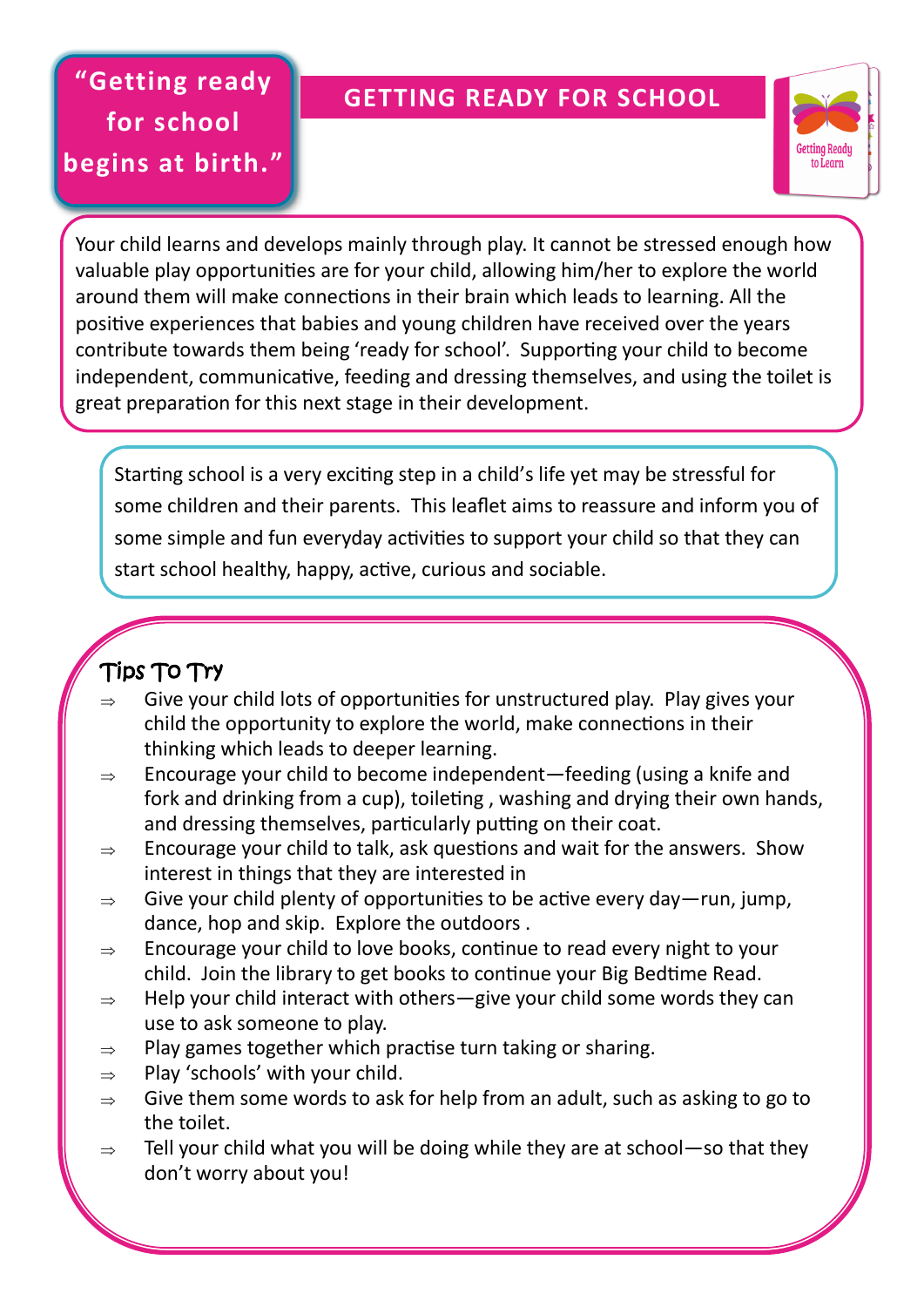### Help Your Child Become More Independent.

The most useful thing you can do to get your child ready for school is to make sure they are comfortable doing simple tasks by themselves.

- Help them with **everyday tasks** like managing to go to the toilet by themselves.
- Washing their hands by themselves. A good way of showing how germs can linger is to let your child cover their hands in paint (pretend germs!) and then try to wash it all off.
- Encourage them to **get dressed by** themselves. Avoid shoes and clothes with fiddly buckles and buttons. Draw a picture or cut a sticker into two halves and place inside each shoe and help them practice **putting on their shoes.**
- **Eating -** Children having school dinners need to be able to use a full-sized knife and fork and may have to carry a plate or tray. If your child is taking a lunchbox, make sure they can open it as well as any containers and packets inside. Practice using knives and forks at home and opening and closing their lunch-box.



 With Covid-19—Introduce your child to blowing their nose and the routine of 'catch it, bin it, kill it' – catching their sneeze or runny nose in a tissue, putting it in the bin straightaway, then washing hands to kill germs. Some children find nose-blowing difficult, so play games to practise nose control – blowing a feather into the air, for example.

# Practice Their Social Skills

Children learn and develop by playing alongside their peers, and they will make better progress if they are happy mixing with other children. You can encourage their social skills by:-

- Role Play and play 'Schools' with your child. You could use dolls and soft toys to practise saying "hello" or role playing asking another child to play with them.
- Give your child time to talk and also make time to listen as this will help develop their speaking and listening skills. Take turns for everyone to talk about the best part of your day over the dinner table. Have a fun quiz—what do they remember?
- Simple sharing games such as 'Snakes and Ladders' allow children to practise social skills and turn-taking. Use the language of turn-taking, like 'Whose turn is it next?' and 'thank you for waiting'.
- If possible, arrange to meet up with children from your child's new class as knowing one or two children before school begins will make the transition less scary. (Adhere to PHA guidance in relation to social distancing and other COVID 19 measures in place).

# Reading and Writing

**Your child is not expected to be able to read or write at this age,** however, there are some ways you can get your child ready for learning:

- **Help them recognise their name**. It is handy if your child can find their space in the cloakroom.
- **Reading to your child** will improve their vocabulary, listening skills, and their understanding. Be enthusiastic when reading to your child as this will help them enjoy the experience and become enthusiastic readers when they are older.
- **Develop their motor skills -** as this will help develop their hand strength and hand-eye co-ordination which are key to helping your children learn to write and draw. Give your child plenty of opportunities to develop their physical skills through outdoor play. Develop their fine motor skills through activities such as pegging clothes on the line; threading pasta onto string, using scissors. Put a length of dried spaghetti into a lump of play dough and get your child to thread cereal (cheerios) over the spaghetti. Drawing and colouring activities are good for introducing children to mark-making.
- **Introduce them to numbers**. Why not go on a number hunt around your local area and take pictures of any numbers you find? You could also sing counting rhymes together or count objects as you set the table for dinner. Can your child get five forks or three cups out? Can they share them between members of the family?